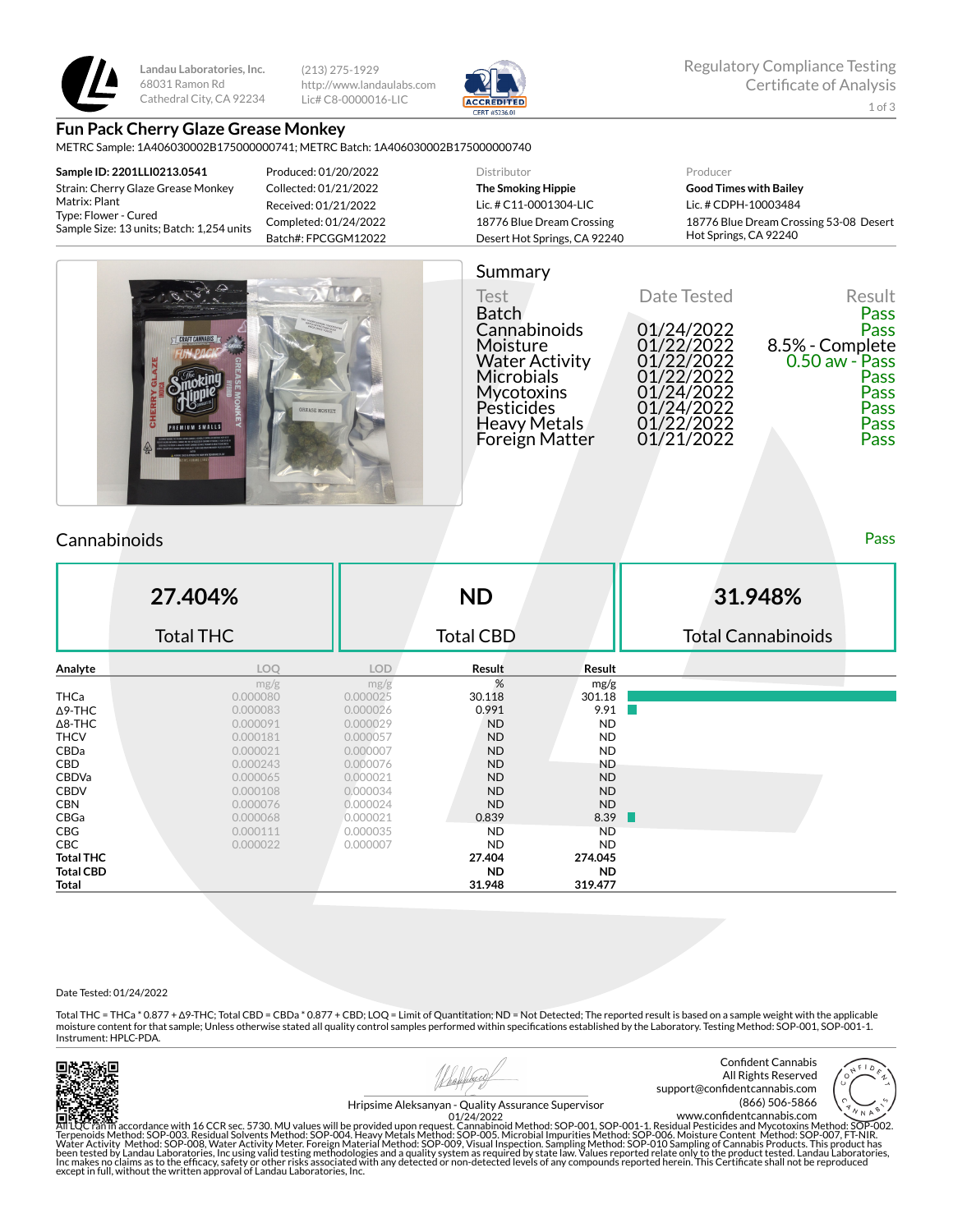

**Landau Laboratories, Inc.** 68031 Ramon Rd Cathedral City, CA 92234

(213) 275-1929 http://www.landaulabs.com Lic# C8-0000016-LIC



#### **Fun Pack Cherry Glaze Grease Monkey**

METRC Sample: 1A406030002B175000000741; METRC Batch: 1A406030002B175000000740

| Sample ID: 2201LLI0213.0541                                                        | Produced: 01/20/2022  | Distributor                  | Producer                               |
|------------------------------------------------------------------------------------|-----------------------|------------------------------|----------------------------------------|
| Strain: Cherry Glaze Grease Monkey                                                 | Collected: 01/21/2022 | The Smoking Hippie           | <b>Good Times with Bailey</b>          |
| Matrix: Plant<br>Type: Flower - Cured<br>Sample Size: 13 units; Batch: 1,254 units | Received: 01/21/2022  | Lic. # C11-0001304-LIC       | Lic. # CDPH-10003484                   |
|                                                                                    | Completed: 01/24/2022 | 18776 Blue Dream Crossing    | 18776 Blue Dream Crossing 53-08 Desert |
|                                                                                    | Batch#: FPCGGM12022   | Desert Hot Springs, CA 92240 | Hot Springs, CA 92240                  |

## Pesticides **Passage Contract Contract Contract Contract Contract Contract Contract Contract Contract Contract Contract Contract Contract Contract Contract Contract Contract Contract Contract Contract Contract Contract Cont**

**Analyte LOD LOQ Limit Mass Status**  $\mu$ g/g  $\mu$ g/g  $\mu$ g/g  $\mu$ g/g Abamectin 0.02 0.0608 0.1 ND Pass Acephate 0.0032 0.0096 0.1 ND Pass Acequinocyl 0.0048 0.0144 0.1 ND Pass Acetamiprid 0.0042 0.0127 0.1 ND Pass Aldicarb 0.0077 0.0232 0.0077 ND Pass Azoxystrobin 0.0038 0.0114 0.1 ND Pass **Bifenazate** 0.0056 0.017 0.1 **ND Pass** Bifenthrin 0.0045 0.0136 3 ND Pass Boscalid 0.0066 0.0199 0.1 ND Pass **Captan 19 0.0235 0.0712 0.7 ND Pass** Carbaryl 0.0042 0.0127 0.5 ND Pass **Carbofuran 1888** 0.0051 0.0155 0.0051 **ND Pass**<br> **Chlorantraniliprole** 0.0062 0.0188 10 **ND Pass** Chlorantraniliprole 0.0062 0.0188 10 ND Pass Chlordane 0.0204 0.0619 0.0204 ND Pass Chlorfenapyr 0.0217 0.0657 0.0217 ND Pass Chlorpyrifos 0.01 0.0303 0.01 ND Pass **Clofentezine** 0.0036 0.011 0.1 **ND Pass** Coumaphos 0.0068 0.0205 0.0068 ND Pass Cyuthrin 0.0217 0.0657 2 ND Pass Cypermethrin 0.0066 0.0199 1 ND Pass Daminozide 0.0058 0.0176 0.0058 ND Pass **Diazinon** 0.0074 0.0224 0.1 **ND Pass** Dichlorvos 0.0041 0.0123 0.0041 ND Pass Dimethoate 0.0036 0.0108 0.0036 ND Pass **Dimethomorph** 0.0072 0.0217 2 **ND Pass** Ethoprophos 0.0041 0.0123 0.0041 ND Pass Etofenprox 0.0044 0.0133 0.0044 ND Pass **Etoxazole** 0.0055 0.0167 0.1 **ND Pass**<br> **Fenhexamid** 0.0049 0.0147 0.1 **ND Pass Fenhexamid** 0.0049 0.0147 0.1 **ND Pass** Fenoxycarb 0.0047 0.0142 0.0047 ND Pass Fenpyroximate 0.0055 0.0168 0.1 ND Pass Fipronil 0.0075 0.0227 0.0075 ND Pass Flonicamid 0.004 0.0122 0.1 ND Pass **Analyte LOD LOQ Limit Mass Status**  $\mu$ g/g  $\mu$ g/g  $\mu$ g/g  $\mu$ g/g Fludioxonil 0.0063 0.0191 0.1 ND Pass Hexythiazox 0.0051 0.0155 0.1 ND Pass **Imazalil 1988** 0.0052 0.0156 0.0052 **ND Pass Imidacloprid** 0.0053 0.016 5 **ND Pass Kresoxim Methyl** 0.0035 0.0106 0.1 **ND Pass Malathion** 0.0053 0.0161 0.5 **ND Pass Metalaxyl 1988** 0.00045 0.0137 2 **ND Pass** Methiocarb 0.0049 0.0148 0.0049 ND Pass **Methomyl** 0.0048 0.0145 1 **ND Pass** Mevinphos 0.0039 0.0118 0.0039 ND Pass Myclobutanil 0.006 0.0182 0.1 ND Pass Naled 0.0021 0.0064 0.1 ND Pass **Oxamyl** 0.0069 0.0209 0.5 **ND Pass** Paclobutrazol 0.0059 0.0179 0.0059 ND Pass **Methyl Parathion** 0.0168 0.051 0.0168 **ND Pass** Pentachloronitrobenzene 0.0055 0.0168 0.1 ND Pass **Permethrin 1992 0.0063 0.019 0.5 ND Pass Phosmet** 0.0043 0.0131 0.1 **ND Pass** Piperonyl Butoxide 0.006 0.0181 3 ND Pass **Prallethrin** 0.0046 0.0139 0.1 **ND Pass** Propiconazole 0.0085 0.0258 0.1 ND Pass Propoxur 0.0068 0.0206 0.0068 ND Pass **Pyrethrins** 0.0041 0.0125 0.5 **ND Pass** Pyridaben 0.0061 0.0186 0.1 ND Pass **Spinetoram 0.005 0.015 0.1 ND Pass** Spinosad 0.0052 0.0157 0.1 ND Pass **Spiromesifen** 0.0061 0.0184 0.1 **ND Pass** Spirotetramat 0.0042 0.0127 0.1 ND Pass **Spiroxamine** 0.0048 0.0145 0.0048 **ND Pass** Tebuconazole 0.006 0.0182 0.1 ND Pass **Thiacloprid** 0.0056 0.0169 0.0056 **ND Pass** Thiamethoxam 0.0047 0.0142 5 ND Pass Trifloxystrobin 0.0023 0.007 0.1 ND Pass

Date Tested: 01/24/2022

LOQ = Limit of Quantitation; Unless otherwise stated all quality control samples performed within specifications established by the Laboratory. Testing Method: SOP-002. Instrument: LC-MSMS.







Hripsime Aleksanyan - Quality Assurance Supervisor 01/24/2022

All'LOC Fan'in accordance with 16 CCR sec. 5730. MU values will be provided upon request. Cannabinoid Method: SOP-001, SOP-001-1. Residual Pesticides and Mycotoxins Method: SOP-002.<br>Terpenoids Method: SOP-003. Residual Sol except in full, without the written approval of Landau Laboratories, Inc. www.confidentcannabis.com